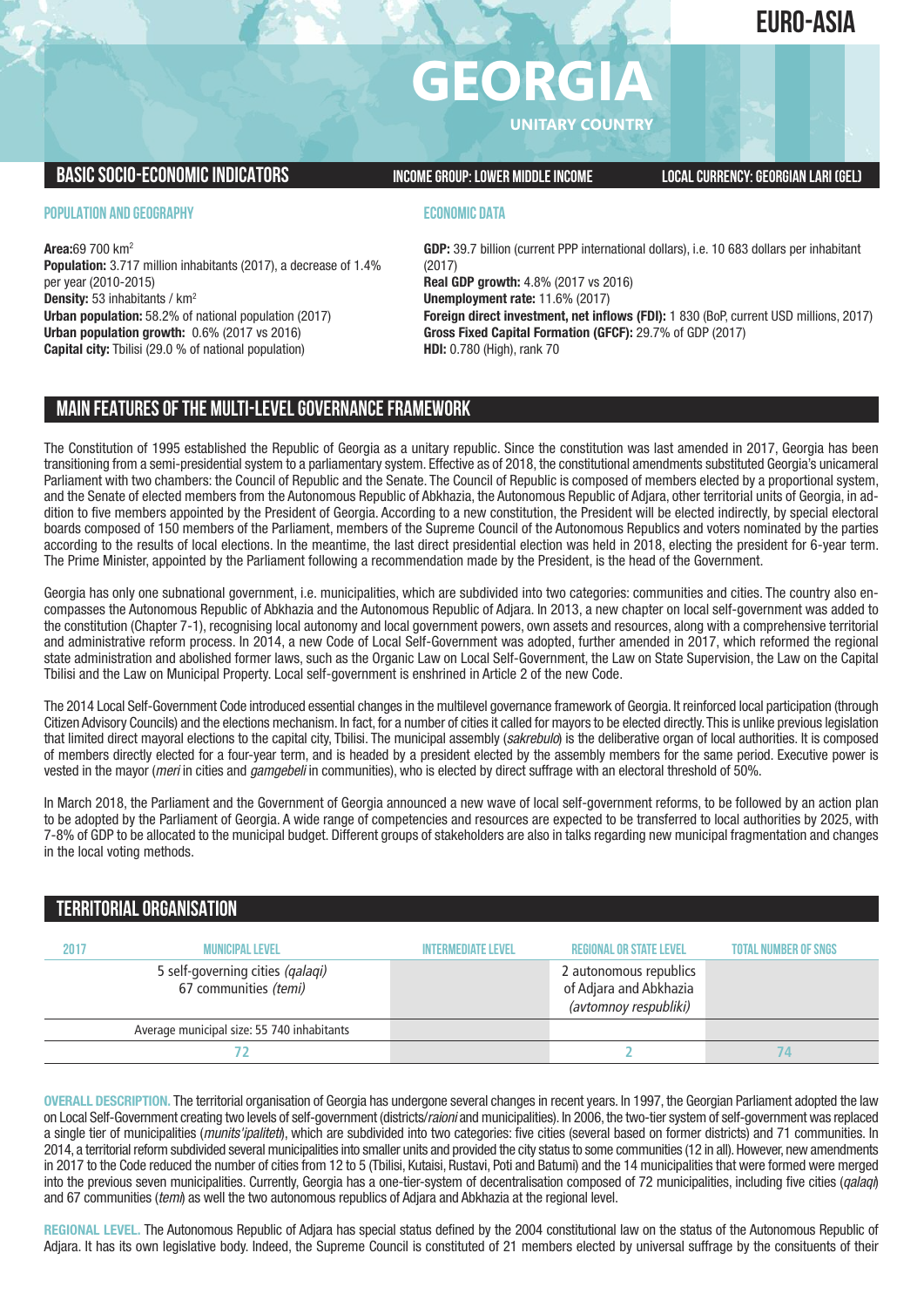jurisdictions. The executive branch consists of a Chairperson who is nominated by the President of Georgia with the approval of the Supreme Council, and four Ministers in the areas of economy, healthcare and social security, agriculture and education, culture and sports. The government of the Autonomous Republic of Adjara is accountable to the President of Georgia, and its local-self government system consists of 5 municipalities and the city of Batumi, the administrative centre of Adjara and the third largest city in Georgia. The other autonomous republic, Abkhazia, is a disputed region that is currently not under the control of the Georgian government.

**MUNICIPALITIES AND INTER-MUNICIPAL CO-OPERATION.** Cities and communities have the same status.The difference between them lies in the internal territorial organisation. Cities are unitary urban settlements while communities are formed by a number of rural and urban communities, usually an agglomeration structured around an urban settlement (town) and adjacent rural settlements (villages). Each of these entities is divided into sub-municipal administrative units. In 2017, the average size of municipalities was big (calculation based on 64 municipalities), especially compared to the EU28 average (5 900 inhabitants) but the median size is smaller (31 000 inhabitants). Around 23% of municipalities have fewer than 20 000 inhabitants and only two have fewer than 5 000 inhabitants. The capital city of Tbilisi is by far the most populated (over 1 million), accounting for 30% of the national population. It is followed by Rustavi, Kutaisi and Batuni (between 126 000 and 155 000 inhabitants).

The Constitution and the Code of Local Self-Government (Section III – Chapter VII) grant the capital city of Tbilisi special status. It is subdivided into 10 administrative districts,which reflect the delimitations of the city's historical neighbourhoods. Each district has an executive department, headed by an executive director appointed by the mayor of Tbilisi.As the functional area of Tbilisi is larger than its administrative boundaries,Tbilisi started a metropolitan governance project in 2009 covering the capital city of Tbilisi, the city of Rustavi and the municipalities of Mtskheta and Gardabani, with co-operation taking place regarding water supply, sewerage system and solid waste management. Beyond Tbilisi, intermunicipal co-operation is gradually emerging in Georgia, despite the lack of a formal legal framework. The 2014 Local Self-Government Code (articles 20-21) empowered municipalities to establish joint enterprises, and local authorities have started to come forward with such initiatives in the provision of public goods and services.

**STATE TERRITORIAL ADMINISTRATION.** Georgia is subdivided into nine regions (*mkharebi*) based on Georgia's historical and geographical regions. They are deconcentrated state administrations, headed by State governors who are appointed by the government. Regional governors used to supervise municipal governments but their role was diminished by the 2014 code, and they were replaced by the office of prime minister and the ministry of justice. As part of the "regionalisation process", the 2014 code established Regional Advisory Councils as consultative bodies representing the authorities that operate at the municipal level and are chaired by the State governors.Amid stark and worsening regional disparities, their role is to report the challenges and specificities of each region and incorporate them into regional development plans.

#### **SUBNATIONALGOVERNMENT RESPONSIBILITIES**

The law on local self-government and Article 101-2 of the Constitution provide the framework that defines the competences of municipalities in Georgia. Georgian municipalities have both exclusive and delegated competences. Municipalities may proactively solve, within the limits set by the law, any issue within their respective jurisdictions if the relevant activity (e.g. related to employment, tourism, agriculture, innovative development, etc.) is not a specified part of the remit of any other public authority. Delegated tasks are determined by legal mandates or agreements between ministries and municipalities, and may encompass military registries, healthcare or social assistance. The capital city of Tbilisi has additional functions in transport and communication, healthcare, social protection and local development. In some sectors, it is unclear who is in charge of what. This is the case, for instance, in management of the water supply. The lack of clear boundaries is attributed to slow progress in the alignment of sectoral legislation with decentralisation policies. According to the local code, municipalities have the right to establish both non-profit and commercial enterprises for the provision of municipal and social services. The number of non-commercial enterprises established by the municipalities has doubled in recent years.

#### **Main responsibilitysectors and sub-sectors**

|                                    | <b>MUNICIPAL LEVEL</b>                                                                                                                                                                           |
|------------------------------------|--------------------------------------------------------------------------------------------------------------------------------------------------------------------------------------------------|
| 1. General public services         | Municipal administration; Management of municipal properties; building permits; Military recruitment (delegated)                                                                                 |
| 2. Public order and safety         | Fire safety and rescue assistance                                                                                                                                                                |
| 3. Economic affairs/transports     | Local motorways; Traffic regulation on local roads; Local public transport; Outdoor advertising and street trading;<br>Exhibitions, markets and fairs; Management of local natural resources     |
| 4. Environmental protection        | Municipal waste management; Street cleaning; Public parks and public areas                                                                                                                       |
| 5. Housing and community amenities | Spatial planning; Local water supply; Cemeteries                                                                                                                                                 |
| 6. Health                          | Hygiene and sanitary inspections; Public healthcare (delegated); Prevention of epidemics; Ambulances (Tbilisi)                                                                                   |
| 7. Recreation, culture & religion  | Libraries; Cinemas; Museums; Theatres; Sport facilities; Preservation and development of local heritage;<br>Local cultural monuments; Creative activities                                        |
| 8. Education                       | Pre-school education                                                                                                                                                                             |
| 9. Social protection               | Registration and provision of shelter for the homeless; Infrastructure for disabled persons; Housing assistance for bus drivers (Tbi-<br>lisi); Care of internally-displaced persons (delegated) |

#### **SUBNATIONAL GOVERNMENT FINANCE**

| <b>Scope of fiscal data:</b> municipalities and the two autonomous regions. | <b>SNA 2008</b> | Availability of fiscal data:<br><b>High</b> | Quality/reliability of fiscal data:<br><b>High</b> |
|-----------------------------------------------------------------------------|-----------------|---------------------------------------------|----------------------------------------------------|
|-----------------------------------------------------------------------------|-----------------|---------------------------------------------|----------------------------------------------------|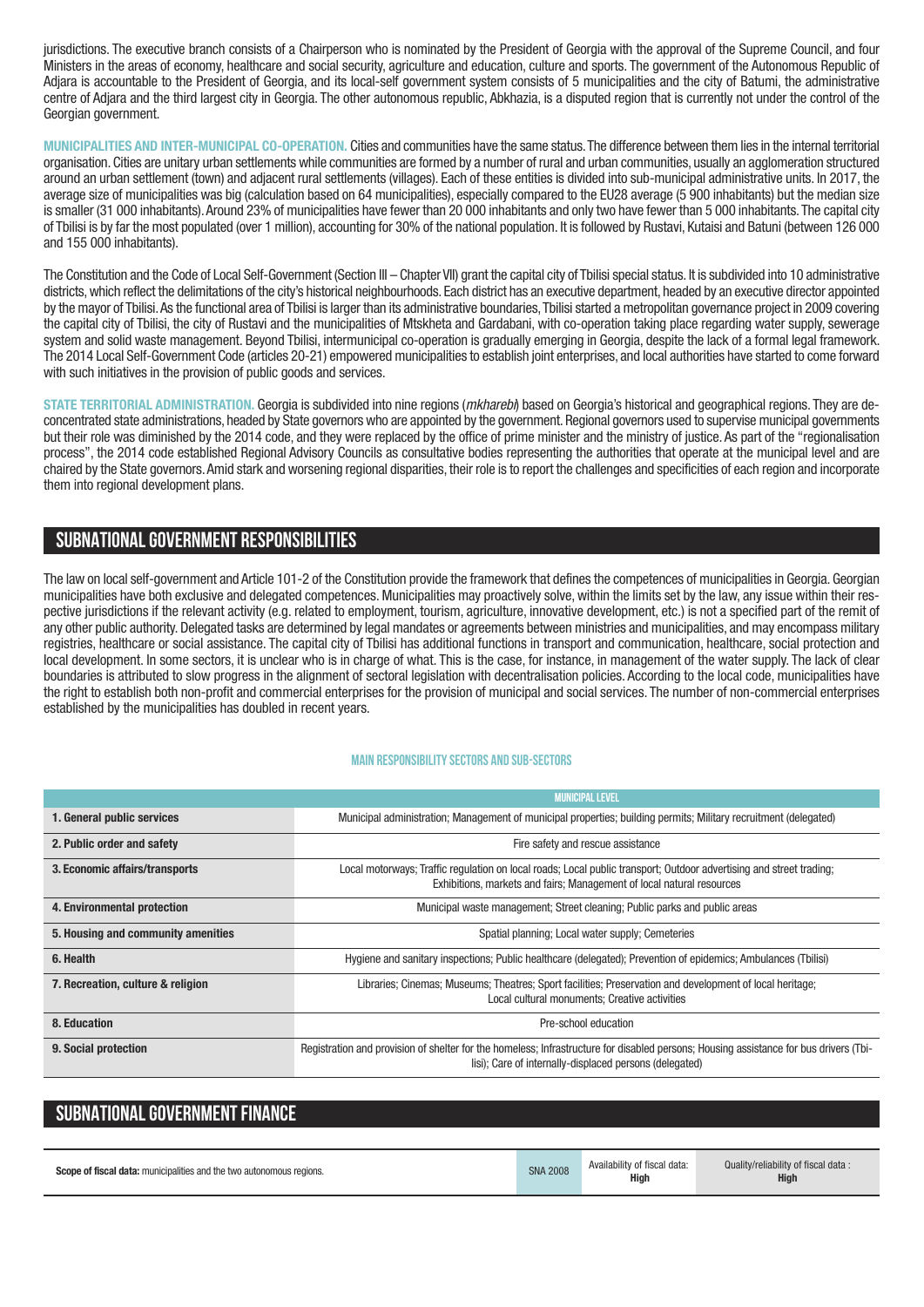

## **GEORGI UNITARY COUNTRY**

**GENERAL INTRODUCTION.** IIn addition to the Georgian Constitution, the local self-government fiscal framework in Georgia is specified in the Organic Law on local self-government, the Budget Code and the Tax Code of Georgia. Each local government has its own independent budget. The autonomous Republic of Adjara, under the jurisdiction of the Georgian government, also has financial autonomy within the scope established by Georgian legislation. It receives part of the Georgian state tax and non-tax revenues and special funding from the national state budget for the exercise of its functions. Ongoing reforms tend towards deepening decentralisation, including the implementation of new rules for financial equalisation, the strengthening of the financial capacity of local government through additional tax revenues, the modernisation of the auditing system and territorial civil service, and the recruitment of specialised auditing staff.

#### **SUBNATIONALGOVERNMENTEXPENDITURE BYECONOMICCLASSIFICATION**

| 2016                            | <b>DOLLARS PPP / INH.</b> | <b>% GDP</b> | % SNG EXPENDITURE | % GENERAL GOVERNMENT EXPENDITURE<br><b>(SAME EXPENDITURE CATEGORY)</b> |
|---------------------------------|---------------------------|--------------|-------------------|------------------------------------------------------------------------|
| <b>Total expenditure</b>        | 560                       | 5.6%         | 100%              |                                                                        |
| Inc. current expenditure        | 359                       | 3.6%         | 64.2%             | Total expenditure<br>18.8%                                             |
| Staff expenditure               | 88                        | 0.9%         | 15.8%             |                                                                        |
| Intermediate consumption        | 81                        | 0.8%         | 14.5%             | 17.1%                                                                  |
| Social expenditure              | 72                        | 0.7%         | 12.8%             | Staff expenditure                                                      |
| Subsidies and current transfers | 116                       | 1.2%         | 20.7%             |                                                                        |
| Financial charges               | 3                         | $0.0\%$      | 0.5%              | 7.2%<br>Social benefits                                                |
| <b>Others</b>                   |                           | 0.0%         | $0.0\%$           |                                                                        |
| Incl. capital expenditure       | 200                       | 2.0%         | 35.8%             | 59.6%<br>Direct investment                                             |
| Capital transfers               | 20                        | 0.2%         | 3.6%              |                                                                        |
| Direct investment (or GFCF)     | 180                       | 1.8%         | 32.2%             | 60%<br>20%<br>80%<br>0%<br>40%                                         |

**EXPENDITURE.** In 2016, local government expenditure amounted to 5.6% of GDP and 18.8% of public expenditure, below the average for EU countries (15.5% of GDP and 33.4% public expenditure). Whereas local governments in Georgia represent a small share of public employment and staff expenditure, they are very involved in the investment process. In fact, they are responsible for more than half of total public investment. Per capita spending varies greatly across regions; subnational expenditure tends to be concentrated in the Autonomous Republic of Adjara and the city of Tbilisi.

**DIRECT INVESTMENT.** Local governments' direct investment accounted for respectively 32.2% of SNG expenditure and 59.6% of public investment in 2016, above the EU average (respectively 8.7% and 50.9% in 2016). Since 2013, this has increased markedly (+0.6 percentage points in terms of share of GDP, +28 pp for the share of public investment). Nevertheless, capital investment projects are mostly financed and managed by the central government through the municipal development fund, although local authorities are sometimes involved in the planning process.

#### **SUBNATIONALGOVERNMENTEXPENDITURE BYFUNCTIONALCLASSIFICATION – COFOG**

Housing and community amenities is the primary spending area of SNG, accounting for 21.6% of SNG expenditure and 88.9% of the total public expenditure in this category, followed by economic affairs, general public services and education. Environment protection stands for a small share of the local budget, and yet environmental spending is mostly carried out by local governments (56.2% of public environmental expenditure). The financial needs of local governments are much higher than their revenues. The resulting vertical imbalance means that SNGs rely heavily on transfers from the central government.



#### **SUBNATIONALGOVERNMENT REVENUE BYCATEGORY**

| 2016                 | <b>DOLLARS</b><br>PPP / INH. | % GDP   | <b>% GENERAL GOVERMENT REVENUE</b><br>(SAME REVENUE CATEGORY) |     | % SNG REVENUE |            |                |          |          |
|----------------------|------------------------------|---------|---------------------------------------------------------------|-----|---------------|------------|----------------|----------|----------|
|                      |                              |         |                                                               | 60% |               |            |                |          |          |
| <b>Total revenue</b> | 589                          | 5.9%    | 20.7%                                                         |     |               | 46.1%      |                |          |          |
| Tax revenue          | 235                          | 2.3%    | 9.1%                                                          | 40% | 39.9%         |            |                |          |          |
| Grants and subsidies | 271                          | 2.7%    |                                                               |     |               |            |                |          |          |
| Tariffs and fees     | 60                           | 0.6%    |                                                               | 20% |               |            | 10.2%          |          |          |
| Property income      | 22                           | 0.2%    |                                                               |     |               |            |                | 3.8%     | 0.0%     |
| Other revenues       |                              | $0.0\%$ |                                                               | 0%  | Tax           | Grants and | <b>Tariffs</b> | Property | Other    |
|                      |                              |         |                                                               |     | revenue       | subsidies  | and fees       | income   | Revenues |